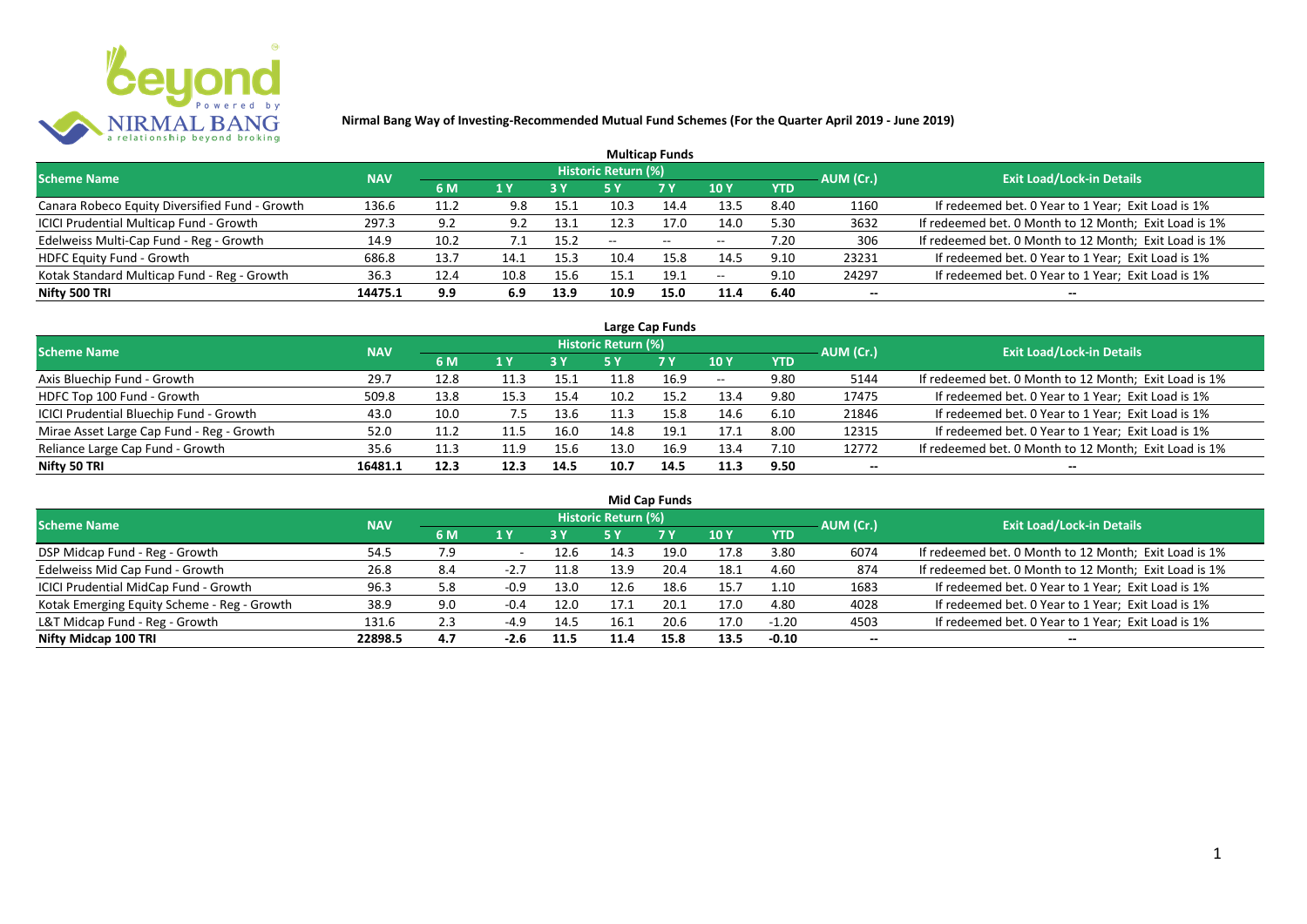

|                                           |            |     |     |      |                            | Large & Midcap |      |            |           |                                                    |
|-------------------------------------------|------------|-----|-----|------|----------------------------|----------------|------|------------|-----------|----------------------------------------------------|
| <b>Scheme Name</b>                        | <b>NAV</b> |     |     |      | <b>Historic Return (%)</b> |                |      |            | AUM (Cr.) | <b>Exit Load/Lock-in Details</b>                   |
|                                           |            | 6 M |     |      |                            | 7 <sub>Y</sub> | 10 Y | <b>YTD</b> |           |                                                    |
| Canara Robeco Emerging Equities - Growth  | 94.5       | 9.7 | 3.0 | 15.8 | 18.1                       | 23.0           | 20.7 | 6.20       | 4675      | If redeemed bet. 0 Year to 1 Year; Exit Load is 1% |
| IDFC Core Equity Fund - Reg - Growth      | 45.1       |     | 0.8 | 12.2 | 10.9                       | 14.2           | 10.4 | 2.30       | 2954      | If redeemed bet. 0 Day to 365 Day; Exit Load is 1% |
| Principal Emerging Bluechip Fund - Growth | 104.2      |     |     | 14.2 | 16.0                       |                | 17.8 | 3.10       | 2190      | If redeemed bet. 0 Year to 1 Year; Exit Load is 1% |
| NIFTY Large Midcap 250 TRI                | 7300.7     | 8.3 |     | 14.3 | 12.4                       | 16.9           | 13.0 | 4.40       | --        | $- -$                                              |

|                                                |            |      |        |      |                     | <b>Focused Funds</b> |       |            |           |                                                       |
|------------------------------------------------|------------|------|--------|------|---------------------|----------------------|-------|------------|-----------|-------------------------------------------------------|
| <b>Scheme Name</b>                             | <b>NAV</b> |      |        |      | Historic Return (%) |                      |       |            | AUM (Cr.) | <b>Exit Load/Lock-in Details</b>                      |
|                                                |            | 6 M  | 1 V    |      |                     | 7 Y                  | 10Y   | <b>YTD</b> |           |                                                       |
| Axis Focused 25 Fund - Growth                  | 28.6       | 10.8 | 4.5    | 16.6 | 14.6                | $\sim$               | $- -$ | 6.60       | 7584      | If redeemed bet. 0 Month to 12 Month; Exit Load is 1% |
| <b>IDFC Focused Equity Fund - Reg - Growth</b> | 37.4       | 8.1  | $-4.4$ | 13.1 | 8.7                 |                      | 9.2   | 5.90       | 1632      | If redeemed bet. 0 Days to 365 Days; Exit Load is 1%  |
| SBI Focused Equity Fund - Growth               | 145.0      | 14.8 | 8.0    | 14.7 | 15.8                | 18.1                 | 18.6  | 9.70       | 4234      | If redeemed bet. 0 Year to 1 Year; Exit Load is 1%    |
| <b>S&amp;P BSE 500</b>                         | 15395.5    | 9.3  | 5.5    | 12.5 | 9.6                 | 13.5                 | 10.3  | 5.90       | --        | --                                                    |

| <b>Small Cap Funds</b>                         |            |     |         |                            |      |           |            |            |           |                                                    |  |  |  |
|------------------------------------------------|------------|-----|---------|----------------------------|------|-----------|------------|------------|-----------|----------------------------------------------------|--|--|--|
| <b>Scheme Name</b>                             | <b>NAV</b> |     |         | <b>Historic Return (%)</b> |      |           |            |            | AUM (Cr.) | <b>Exit Load/Lock-in Details</b>                   |  |  |  |
|                                                |            | 6 M | 1 Y     |                            | 5 Y  | <b>7Y</b> | 10Y        | <b>YTD</b> |           |                                                    |  |  |  |
| Franklin India Smaller Companies Fund - Growth | 54.4       | 7.6 | $-5.8$  | 9.1                        | 14.8 | 22.7      | 18.3       | 3.70       | 7403      | If redeemed bet. 0 Year to 1 Year; Exit Load is 1% |  |  |  |
| HDFC Small Cap Fund - Growth                   | 43.2       | 5.1 | $-3.0$  | 17.2                       | 15.5 | 18.9      | 16.0       | 1.60       | 7660      | If redeemed bet. 0 Year to 1 Year; Exit Load is 1% |  |  |  |
| L&T Emerging Businesses Fund - Reg - Growth    | 24.1       | 0.9 | $-8.0$  | 17.0                       | 16.2 | $\sim$    | $\sim$ $-$ | $-2.90$    | 5989      | If redeemed bet. 0 Year to 1 Year; Exit Load is 1% |  |  |  |
| Reliance Small Cap Fund - Growth               | 40.5       | 4.9 | $-3.8$  | 15.9                       | 17.9 | 24.0      | $\sim$ $-$ | 1.90       | 8050      | If redeemed bet. 0 Year to 1 Year; Exit Load is 1% |  |  |  |
| SBI Small Cap Fund - Growth                    | 52.3       |     | $-0.9$  | 16.8                       | 23.3 | 26.0      | $- -$      | 3.70       | 1992      | If redeemed bet. 0 Year to 1 Year; Exit Load is 1% |  |  |  |
| Nifty Smallcap 100 TRI                         | 7828.8     | 6.5 | $-12.5$ | 8.0                        | 4.9  | 11.6      | 9.6        | $-0.10$    | $- -$     | --                                                 |  |  |  |

#### **ELSS Schemes (Tax Saving u/s 80-C)**

| <b>Scheme Name</b>                            | <b>NAV</b> |      |     | Historic Return (%) |      |            |                 |            | AUM (Cr.) | <b>Exit Load/Lock-in Details</b> |
|-----------------------------------------------|------------|------|-----|---------------------|------|------------|-----------------|------------|-----------|----------------------------------|
|                                               |            | 6 M  | 1 Y |                     | 5 Y  | <b>7 Y</b> | 10 <sub>1</sub> | <b>YTD</b> |           |                                  |
| Aditya Birla Sun Life Tax Relief 96 - Growth  | 31.3       | 4.3  | 0.1 | 12.4                | 14.7 | 18.5       | 13.6            | 1.40       | 8685      |                                  |
| Axis Long Term Equity Fund - Growth           | 46.0       | 10.8 | 6.3 | 14.0                | 15.7 | 21.0       | $\sim$ $-$      | 7.20       | 19109     | Nil                              |
| IDFC Tax Advantage (ELSS) Fund - Reg - Growth | 57.0       | 8.8  | 0.6 | 14.4                | 13.7 | 18.0       | 14.6            | 5.60       | 1996      | Ni                               |
| Invesco India Tax Plan - Growth               | 51.4       | 7.6  | 3.5 | 12.8                | 13.8 | 17.8       | 16.0            | 4.90       | 839       | Ni                               |
| Mirae Asset Tax Saver Fund - Reg - Growth     | 18.0       | 11.2 |     | 19.4                | $-$  | $\sim$     | $- -$           | 7.60       | 1949      | Nil                              |
| <b>S&amp;P BSE 200 TRI</b>                    | 5882.4     | 10.2 | 8.5 | 14.2                | 11.2 | 15.2       | 11.9            | 6.80       | --        | $- -$                            |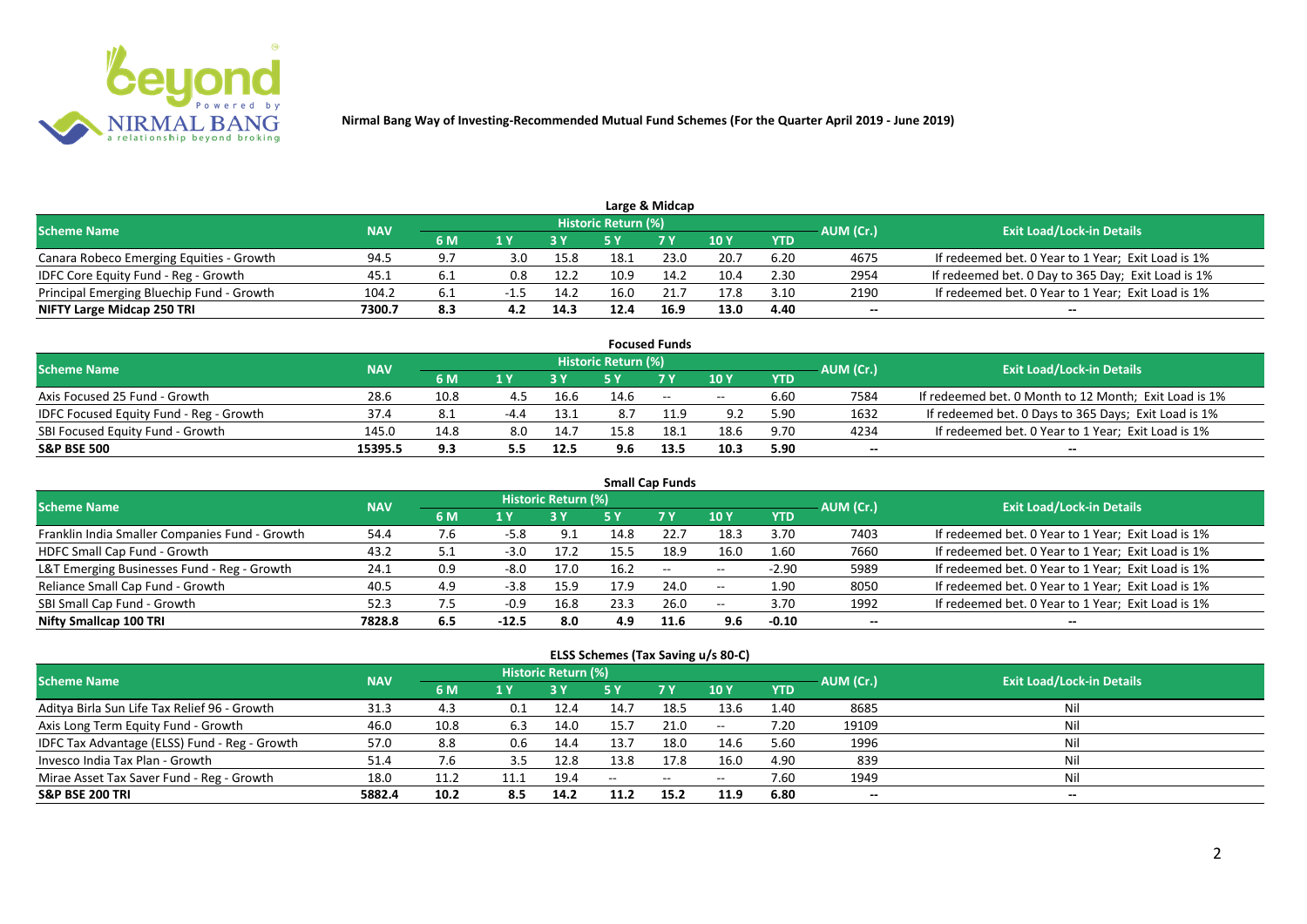

| <b>Contra/Value Fund</b>                  |            |            |      |                     |      |            |      |            |           |                                                       |  |  |  |
|-------------------------------------------|------------|------------|------|---------------------|------|------------|------|------------|-----------|-------------------------------------------------------|--|--|--|
| <b>Scheme Name</b>                        | <b>NAV</b> |            |      | Historic Return (%) |      |            |      |            | AUM (Cr.) | <b>Exit Load/Lock-in Details</b>                      |  |  |  |
|                                           |            | 6 M        | 1 Y  |                     |      | <b>7 Y</b> | 10Y  | <b>YTD</b> |           |                                                       |  |  |  |
| Kotak India EQ Contra Fund - Reg - Growth | 53.2       | 8.9        |      | 15.0                |      |            | 12.6 | 6.30       | 811       | If redeemed bet. 0 Year to 1 Year; Exit Load is 1%    |  |  |  |
| Tata Equity P/E Fund - Reg - Growth       | 135.4      | $\sqrt{4}$ | -2.1 | 15.4                | 13.7 | 18.2       | 15.3 | 3.30       | 5464      | If redeemed bet. 0 Month to 12 Month; Exit Load is 1% |  |  |  |
| UTI Value Opportunities Fund - Growth     | 61.4       | 9.0        | 3.5  | 9.8                 | 8.1  |            | 12.0 | 5.10       | 4551      | If redeemed bet. 0 Year to 1 Year; Exit Load is 1%    |  |  |  |
| Nifty 500 TRI                             | 14475.1    | 9.9        | 6.9  | 13.9                | 10.9 | 15.0       | 11.4 | 6.40       | $- -$     | $- -$                                                 |  |  |  |

| Sector/Thematic                                                           |            |        |      |                            |      |           |                          |            |           |                                                    |  |  |  |
|---------------------------------------------------------------------------|------------|--------|------|----------------------------|------|-----------|--------------------------|------------|-----------|----------------------------------------------------|--|--|--|
| <b>Scheme Name</b>                                                        | <b>NAV</b> |        |      | <b>Historic Return (%)</b> |      |           |                          |            | AUM (Cr.) | <b>Exit Load/Lock-in Details</b>                   |  |  |  |
|                                                                           |            | 6 M    | 1 Y  | <b>3 Y</b>                 | 5 Y  | <b>7Y</b> | <b>10Y</b>               | <b>YTD</b> |           |                                                    |  |  |  |
| Canara Robeco Consumer Trends Fund - Reg - Growth                         | 39.6       | 9.0    | 5.6  | 15.5                       | 15.0 | 17.7      | $\sim$ $\sim$            | 5.20       | 327       | If redeemed bet. 0 Year to 1 Year; Exit Load is 1% |  |  |  |
| Mirae Asset Great Consumer Fund - Growth                                  | 34.7       | 6.8    | 5.2  | 16.9                       | 15.0 | 18.4      | $\overline{\phantom{a}}$ | 1.40       | 742       | If redeemed bet. 0 Year to 1 Year; Exit Load is 1% |  |  |  |
| <b>ICICI Prudential Technology Fund - Growth</b>                          | 58.1       | 3.1    | 8.6  | 11.3                       | 13.3 | 18.0      | 20.7                     | 2.60       | 476       | If redeemed bet. 0 Day to 15 Day; Exit Load is 1%  |  |  |  |
| Reliance Pharma Fund - Growth                                             | 141.9      | $-4.1$ | 6.0  | 2.8                        | 10.1 | 14.2      | 18.2                     | $-5.10$    | 2711      | If redeemed bet. 0 Year to 1 Year; Exit Load is 1% |  |  |  |
| ICICI Prudential Banking and Financial Services Fund -<br>Retail - Growth | 68.0       | 19.0   | 14.8 | 21.4                       | 17.0 | 22.4      | 19.4                     | 11.80      | 3068      | If redeemed bet. 0 Day to 15 Day; Exit Load is 1%  |  |  |  |
| Reliance Banking Fund - Growth                                            | 293.1      | 16.9   | 10.1 | 19.0                       | 13.9 | 18.2      | 16.9                     | 10.60      | 2991      | If redeemed bet. 0 Year to 1 Year; Exit Load is 1% |  |  |  |
| Nifty 500 TRI                                                             | 14475.1    | 9.9    | 6.9  | 13.9                       | 10.9 | 15.0      | 11.4                     | 6.40       | $- -$     | $\overline{\phantom{a}}$                           |  |  |  |

| <b>Dynamic Asset Allocation Funds</b>            |            |      |      |                            |                   |           |            |            |           |                                                         |  |  |
|--------------------------------------------------|------------|------|------|----------------------------|-------------------|-----------|------------|------------|-----------|---------------------------------------------------------|--|--|
| <b>Scheme Name</b>                               | <b>NAV</b> |      |      | <b>Historic Return (%)</b> |                   |           |            |            |           | <b>Exit Load/Lock-in Details</b>                        |  |  |
|                                                  |            | 6 M  | 1 Y  |                            | <b>5 Y</b>        | <b>7Y</b> | <b>10Y</b> | <b>YTD</b> | AUM (Cr.) |                                                         |  |  |
| ICICI Prudential Balanced Advantage Fund - Reg - |            | 7.2  |      | 10.3                       | 10.2              |           |            |            |           |                                                         |  |  |
| Growth                                           | 36.0       |      |      |                            |                   | 13.8      | 12.8       | 4.70       | 29034     | If redeemed bet. 0 Year to 1 Year; Exit Load is 1%      |  |  |
| Invesco India Dynamic Equity Fund - Growth       | 29.2       | 7.6  | 2.6  | 10.6                       | 9.9               | 14.5      | 12.7       | 5.90       | 1007      | If redeemed bet. 0 Month to 3 Month; Exit Load is 0.25% |  |  |
| SBI Dynamic Asset Allocation Fund - Reg - Growth | 13.4       | 2.7  | 2.9  | 8.1                        | $\hspace{0.05cm}$ | $\sim$    | $- -$      | 2.30       | 649       | If redeemed bet. 0 Month to 12 Month; Exit Load is 1%   |  |  |
| NIFTY 50 Hybrid Composite Debt 65:35 Index       | 10123.7    | 10.0 | 12.2 | 12.3                       | 10.1              | 12.6      | 10.3       | 8.00       | --        | $- -$                                                   |  |  |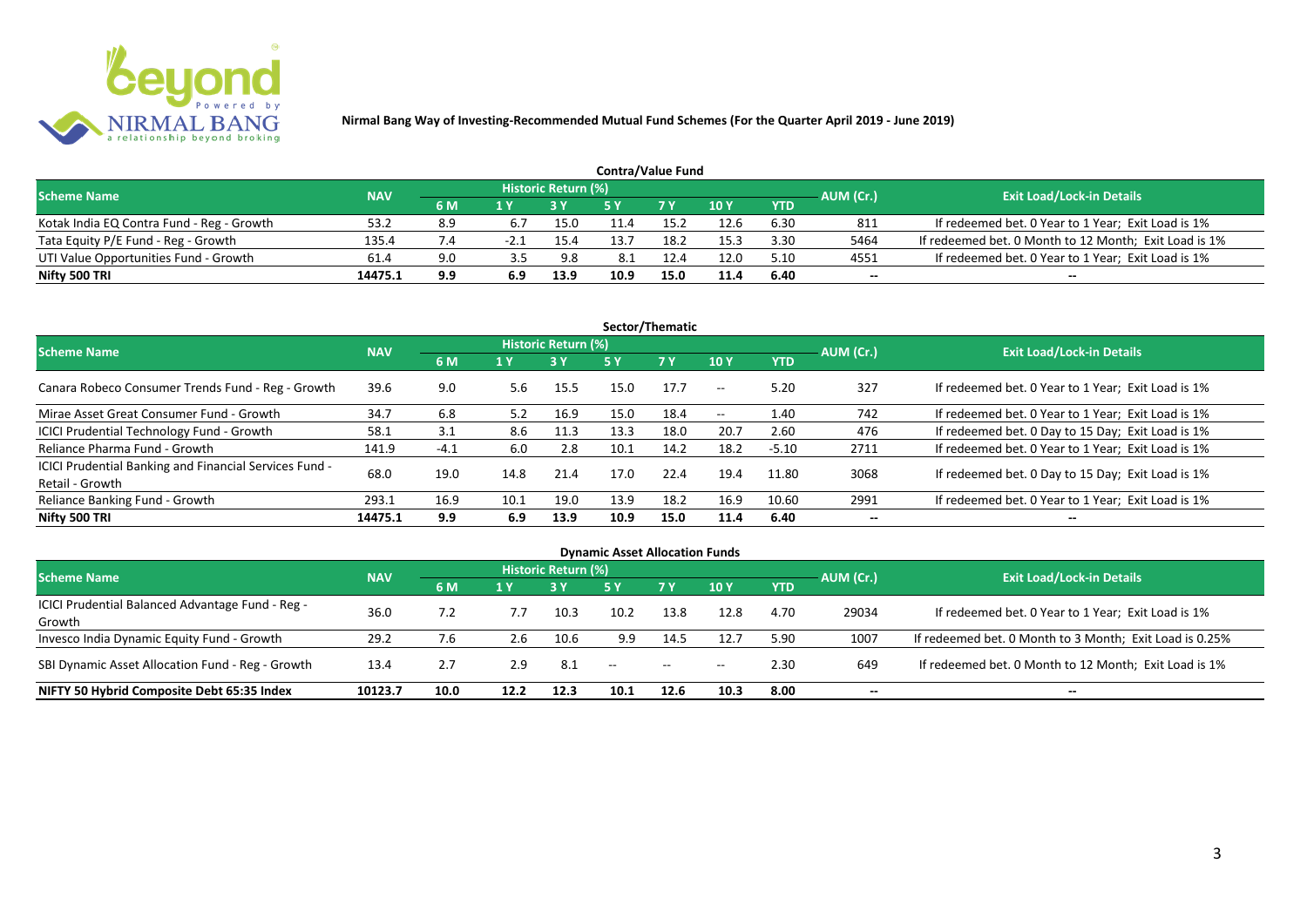

| <b>Hybrid Aggressive</b>                        |            |      |        |                     |      |               |            |            |           |                                                       |  |  |  |
|-------------------------------------------------|------------|------|--------|---------------------|------|---------------|------------|------------|-----------|-------------------------------------------------------|--|--|--|
| <b>Scheme Name</b>                              | <b>NAV</b> |      |        | Historic Return (%) |      |               |            |            | AUM (Cr.) | <b>Exit Load/Lock-in Details</b>                      |  |  |  |
|                                                 |            | 6 M  | 1 Y    |                     | 5 Y  | 7 Y           | <b>10Y</b> | <b>YTD</b> |           |                                                       |  |  |  |
| HDFC Hybrid Equity Fund - Growth                | 54.6       | 8.4  | 7.3    | 10.4                |      |               | 11.0       | 6.20       | 22384     | If redeemed bet. 0 Year to 1 Year; Exit Load is 1%    |  |  |  |
| ICICI Prudential Equity & Debt Fund - Growth    | 135.8      | 9.4  | 8.2    | 13.5                |      | 16.2          | 14.8       | 6.10       | 26129     | If redeemed bet. 0 Year to 1 Year; Exit Load is 1%    |  |  |  |
| Mirae Asset Hybrid - Equity Fund - Reg - Growth | 15.0       | 9.7  |        | 13.3                | --   | $\sim$ $\sim$ | $- -$      | 7.20       | 1843      | If redeemed bet. 0 Year to 1 Year; Exit Load is 1%    |  |  |  |
| Reliance Equity Hybrid Fund - Growth            | 53.4       | 3.3  | $-1.6$ | 8.9                 | 10.4 | 13.9          | 12.7       | 1.00       | 11872     | If redeemed bet. 0 Month to 12 Month; Exit Load is 1% |  |  |  |
| Canara Robeco Equity Hybrid Fund - Growth       | 161.0      | 9.0  | 9.0    | 12.5                | 11.9 | 14.7          | 13.4       | 7.00       | 2124      | If redeemed bet. 0 Year to 1 Year; Exit Load is 1%    |  |  |  |
| NIFTY 50 Hybrid Composite Debt 65:35 Index      | 10123.7    | 10.0 | 12.2   | 12.3                | 10.1 | 12.6          | 10.3       | 8.00       | $- -$     |                                                       |  |  |  |
|                                                 |            |      |        |                     |      |               |            |            |           |                                                       |  |  |  |

| <b>Arbitrage Fund</b>                      |            |       |  |                            |     |     |     |            |           |                                                         |  |  |  |
|--------------------------------------------|------------|-------|--|----------------------------|-----|-----|-----|------------|-----------|---------------------------------------------------------|--|--|--|
| <b>Scheme Name</b>                         | <b>NAV</b> |       |  | <b>Historic Return (%)</b> |     |     |     |            | AUM (Cr.) | <b>Exit Load/Lock-in Details</b>                        |  |  |  |
|                                            |            | 1 M . |  | 6 M                        |     | 2V  |     | <b>YTD</b> |           |                                                         |  |  |  |
| IDFC Arbitrage Fund - Reg - Growth         | 23.6       | Q 1   |  | 6.5                        | 6.6 |     | 6.2 | 7.00       | 3626      | If redeemed bet. 0 Month to 1 Month; Exit Load is 0.25% |  |  |  |
| Kotak Equity Arbitrage Fund - Reg - Growth | 26.8       |       |  | 6.2                        | b.5 | 6.4 | 6.3 | 6.60       | 12574     | If redeemed bet. 0 Day to 30 Day; Exit Load is 0.25%    |  |  |  |
| Reliance Arbitrage Fund - Growth           | 19.2       | 8.5   |  | 6.5                        | 5.6 |     | 6.4 | 6.90       | 8276      | If redeemed bet. 0 Month to 1 Month; Exit Load is 0.25% |  |  |  |

|                                          |            |     |     |                     |                          | <b>Equity Saver</b> |       |            |           |                                                       |
|------------------------------------------|------------|-----|-----|---------------------|--------------------------|---------------------|-------|------------|-----------|-------------------------------------------------------|
| <b>Scheme Name</b>                       | <b>NAV</b> |     |     | Historic Return (%) |                          |                     |       |            | AUM (Cr.) | <b>Exit Load/Lock-in Details</b>                      |
|                                          |            | 6 M | 1 V |                     |                          | <b>7Y</b>           | 10Y   | <b>YTD</b> |           |                                                       |
| Axis Equity Saver Fund - Reg - Growth    | 13.0       | 6.2 |     | 8.5                 | $\overline{\phantom{a}}$ | $\sim$              | $- -$ | 4.90       | 757       | If redeemed bet. 0 Month to 12 Month; Exit Load is 1% |
| HDFC Equity Savings Fund - Growth        | 37.2       | 6.0 | 6.8 | 10.8                | 8.3                      |                     | 9.7   | 4.60       | 5758      | If redeemed bet. 0 Year to 1 Year; Exit Load is 1%    |
| Kotak Equity Savings Fund - Reg - Growth | 14.3       | 4.7 |     | 8.4                 | $-$                      | $- -$               | $- -$ | 3.50       | 2193      | If redeemed bet. 0 Year to 1 Year; Exit Load is 1%    |
| CRISIL Hybrid 50+50 - Moderate Index*    | $- -$      | --  | $-$ | $- -$               | --                       | --                  | $- -$ | $- -$      | $-$       | $- -$                                                 |

| <b>Liquid Funds</b>                            |            |           |               |                            |        |     |            |                 |           |                                  |  |  |  |
|------------------------------------------------|------------|-----------|---------------|----------------------------|--------|-----|------------|-----------------|-----------|----------------------------------|--|--|--|
| <b>Scheme Name</b>                             | <b>NAV</b> |           |               | <b>Historic Return (%)</b> |        |     | <b>YTM</b> | Avg             | AUM (Cr.) | <b>Exit Load/Lock-in Details</b> |  |  |  |
|                                                |            | <b>1W</b> | 2W            | 1 M                        | 3 M    | 1Y  |            | <b>Maturity</b> |           |                                  |  |  |  |
| Axis Liquid Fund - Growth                      | 2092.3     | 7.2       |               |                            | , א    | 7.6 | 6.9        | 0.11            | 30460     | Nil                              |  |  |  |
| Franklin India Liquid Fund - Super IP - Growth | 2825.7     | 7.3       | $^{\prime}.3$ | 7.5                        | 7.6    |     | 7.4        | 0.09            | 9643      | Nil                              |  |  |  |
| Kotak Liquid Scheme - Reg - Growth             | 3821.6     | 7.5       | 7.3           |                            | 7.2    | 7.4 | 6.8        | 0.10            | 27577     | Nil                              |  |  |  |
| Reliance Liquid Fund - Growth                  | 4600.4     | 7.5       | ט.            | 7.6                        | 7.5    | 7.6 | 7.3        | 0.13            | 34422     | Nil                              |  |  |  |
| UTI Liquid Cash Plan - Reg - Growth            | 3090.3     | 7.3       |               | 7.4                        | כ.י    | 7.Ь | 7.0        | 0.12            | 36731     | Nil                              |  |  |  |
| <b>CRISIL Liquid Fund Index</b>                | $- -$      | 8.6       | 7.9           | -8.1                       | $\sim$ | $-$ | $- -$      | $- -$           | $- -$     | $\sim$                           |  |  |  |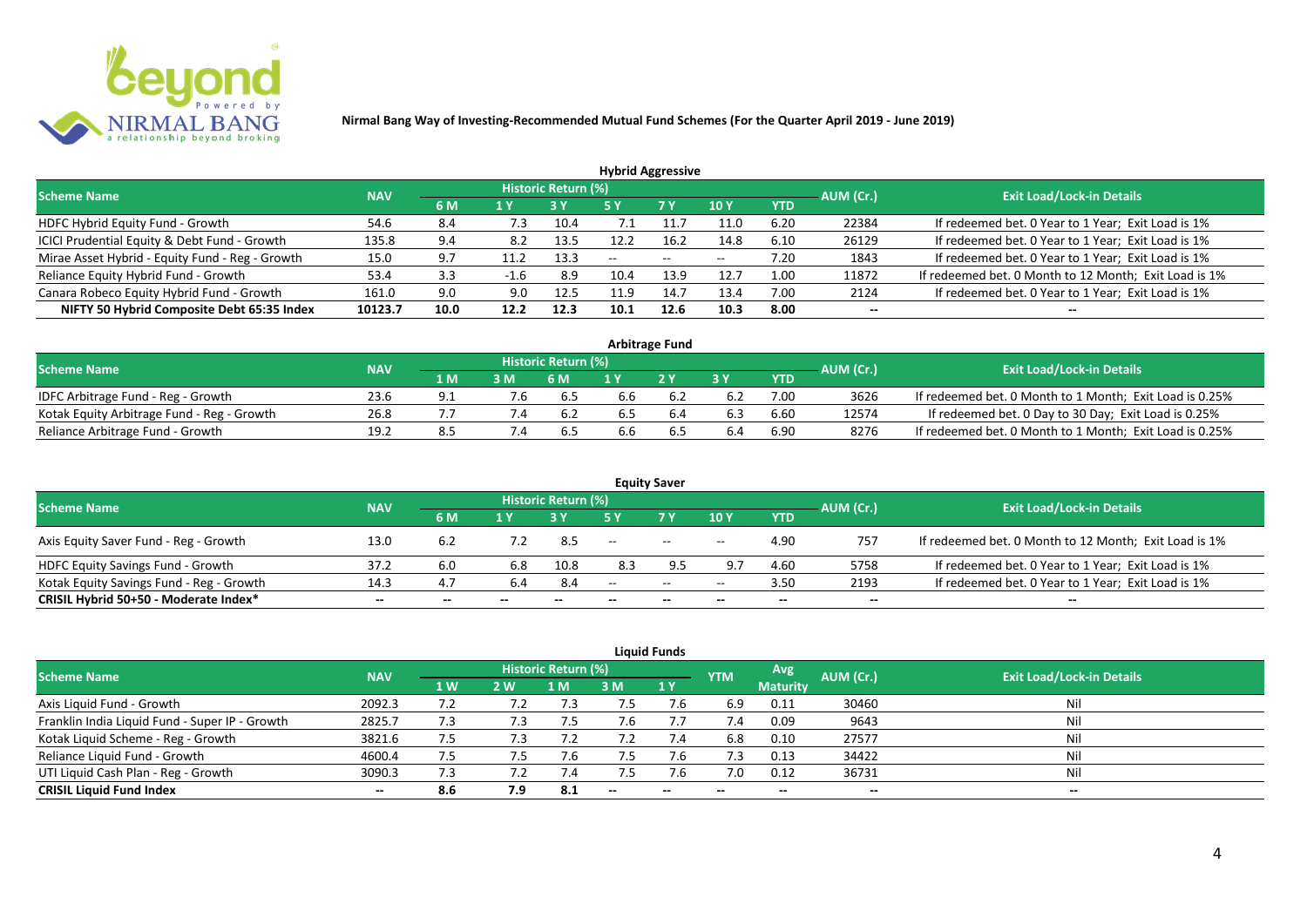

| <b>Ultra Short Fund</b>                           |            |                |     |                            |                          |                          |                          |                          |           |                                  |  |  |  |
|---------------------------------------------------|------------|----------------|-----|----------------------------|--------------------------|--------------------------|--------------------------|--------------------------|-----------|----------------------------------|--|--|--|
| <b>Scheme Name</b>                                | <b>NAV</b> |                |     | <b>Historic Return (%)</b> |                          |                          | <b>YTM</b>               | Avg                      | AUM (Cr.) | <b>Exit Load/Lock-in Details</b> |  |  |  |
|                                                   |            | 1 <sub>M</sub> | 3M  | 6 M                        |                          | 3Y                       |                          | <b>Maturity</b>          |           |                                  |  |  |  |
| Aditya Birla Sun Life Savings Fund - Reg - Growth | 375.1      | 11.5           | 9.3 | 9.1                        | 8.8                      | 8.0                      | 8.4                      | 0.55                     | 15387     | Nil                              |  |  |  |
| HDFC Ultra Short Term Fund - Reg - Growth         | 10.6       | 10.2           | 8.8 | 8.5                        | $\overline{\phantom{a}}$ | $-$                      |                          | $- -$                    | 6196      | Nil                              |  |  |  |
| IDFC Ultra Short Term Fund - Reg - Growth         | 10.8       | 11.0           | 9.0 | -8.7                       | $\overline{\phantom{a}}$ | $\overline{\phantom{a}}$ | 7.6                      | 0.38                     | 1986      | Nil                              |  |  |  |
| Kotak Savings Fund - Reg - Growth                 | 30.4       | 10.5           | 8.6 | 8.5                        | 8.2                      | $7.5^{\circ}$            | 7.9                      | 0.44                     | 12689     | Nil                              |  |  |  |
| SBI Magnum Ultra Short Duration Fund - Growth     | 4205.9     | 10.0           | 8.5 | 8.5                        | 8.5                      | 7.4                      | 7.5                      | 0.40                     | 8143      | Nil                              |  |  |  |
| <b>NIFTY Ultra Short Duration Debt Index</b>      | 3839.7     | 9.8            | 8.4 | 8.4                        | 8.5                      | 7.6                      | $\overline{\phantom{a}}$ | $\overline{\phantom{a}}$ | --        | $- -$                            |  |  |  |

| <b>Money Market Fund</b>                                   |            |      |       |                     |     |     |            |                 |           |                                  |  |  |  |
|------------------------------------------------------------|------------|------|-------|---------------------|-----|-----|------------|-----------------|-----------|----------------------------------|--|--|--|
| <b>Scheme Name</b>                                         | <b>NAV</b> |      |       | Historic Return (%) |     |     | <b>YTM</b> | Avg             | AUM (Cr.) | <b>Exit Load/Lock-in Details</b> |  |  |  |
|                                                            |            | 1 M  | 3 M   | 6 M                 | 1 Y | 3Y  |            | <b>Maturity</b> |           |                                  |  |  |  |
| Aditya Birla Sun Life Money Manager Fund - Reg -<br>Growth | 254.2      | 11.5 | 9.1   | 8.7                 | 8.6 | 7.5 | 7.7        | 0.56            | 11363     | Nil                              |  |  |  |
| ICICI Prudential Money Market Fund - Reg - Growth          | 262.7      | 10.7 | 8.8   | 8.5                 | 8.3 | 7.4 | 7.6        | 0.43            | 9271      | Nil                              |  |  |  |
| Reliance Money Market Fund - Growth                        | 2867.0     | 11.2 | 9.0   | 8.8                 | 8.6 | 7.5 | 7.7        | 0.41            | 3952      | Nil                              |  |  |  |
| UTI Money Market Fund - Reg - Growth                       | 2131.4     | 10.9 | 8.9   | 8.7                 | 8.5 | 7.4 | 7.8        | 0.50            | 4932      | Nil                              |  |  |  |
| <b>CRISIL Liquid Fund Index</b>                            | $- -$      | 8.1  | $- -$ |                     |     |     |            | --              | $- -$     | $- -$                            |  |  |  |

| <b>Short Term Fund</b>                          |            |       |      |                            |     |             |            |                 |           |                                                      |  |  |  |
|-------------------------------------------------|------------|-------|------|----------------------------|-----|-------------|------------|-----------------|-----------|------------------------------------------------------|--|--|--|
| <b>Scheme Name</b>                              | <b>NAV</b> |       |      | <b>Historic Return (%)</b> |     |             | <b>YTM</b> | Avg             | AUM (Cr.) | <b>Exit Load/Lock-in Details</b>                     |  |  |  |
|                                                 |            | 1 M / | 3 M  | 6 M                        |     | <b>73 Y</b> |            | <b>Maturity</b> |           |                                                      |  |  |  |
| Franklin India STIP - Growth                    | 4039.6     | 15.1  | 8.4  | 9.7                        | 9.9 |             | 11.4       | 3.01            | 13260     | If redeemed bet. 0 Year to 1 Year; Exit Load is 0.5% |  |  |  |
| HDFC Short Term Debt Fund - Growth              | 21.0       | 16.4  | 10.6 | 9.4                        | 9.1 |             | 8.2        | 1.58            | 7681      | Nil                                                  |  |  |  |
| IDFC Bond Fund - Short Term Plan - Reg - Growth | 38.7       | 18.5  |      | 10.2                       | 9.6 |             | 8.0        | 2.03            | 6985      | Nil                                                  |  |  |  |
| Kotak Bond Short Term Plan - Reg - Growth       | 35.5       | 19.8  |      | 10.1                       | ດ າ |             |            | 2.67            | 8703      | Nil                                                  |  |  |  |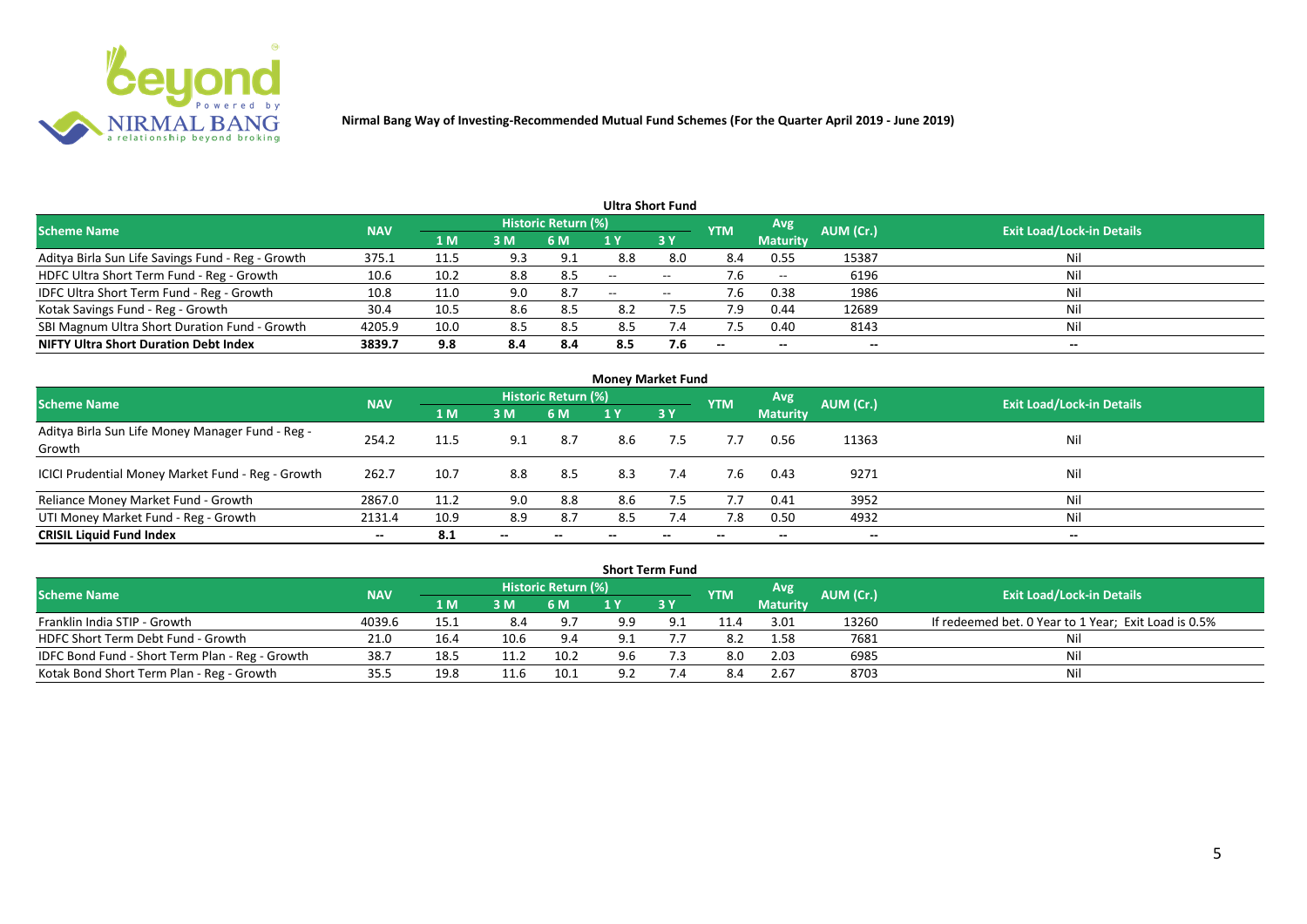

| <b>Low Duration Fund</b>                   |            |          |         |                            |        |           |            |                 |           |                                                          |  |  |  |
|--------------------------------------------|------------|----------|---------|----------------------------|--------|-----------|------------|-----------------|-----------|----------------------------------------------------------|--|--|--|
| <b>Scheme Name</b>                         | <b>NAV</b> |          |         | <b>Historic Return (%)</b> |        |           | <b>YTM</b> | Avg             | AUM (Cr.) | <b>Exit Load/Lock-in Details</b>                         |  |  |  |
|                                            |            | 1 M      | 3M      | <b>6 M</b>                 |        | <b>3Y</b> |            | <b>Maturity</b> |           |                                                          |  |  |  |
| DSP Low Duration Fund - Reg - Growth       | 13.5       | -10.8    | 1.3     | 4.9                        | 6.5    | 6.8       |            | 0.78            | 2886      | Nil                                                      |  |  |  |
| Franklin India Low Duration Fund - Growth  | 21.9       |          | 7.0     | -8.4                       | 8.9    |           | 10.5       | 1.13            | 7107      | If redeemed bet. 0 Months to 3 Months; Exit Load is 0.5% |  |  |  |
| IDFC Low Duration Fund - Reg - Growth      | 26.9       | 12.9     |         | 8.8                        | 8.5    |           |            | 0.83            | 3386      | Nil                                                      |  |  |  |
| UTI Treasury Advantage Fund - Reg - Growth | 2287.8     | $-136.9$ | $-41.9$ | $-17.8$                    | $-5.3$ |           | . വ        | 0.55            | 5220      | Nil                                                      |  |  |  |

#### 1 M 3 M 6 M 1 Y 3 Y 20.4 12.5 10.5 9.9 7. NOFC Banking and PSU Debt Fund - Reg - Growth 15.3 20.4 12.5 10.5 9.9 7.8 8.7 2.59 3001 Nil<br>
Kotak Banking and PSU Debt Fund - Reg - Growth 43.2 25.0 13.7 11.3 10.4 8.1 8.5 4.24 1432 Nil Kotak Banking and PSU Debt Fund - Reg - Growth 43.2 25.0 13.7 11.3 10.4 8.1 8.5 4.24 1432<br>
UTI Banking & PSU Debt Fund - Reg - Growth 14.3 22.4 -13.8 -7.2 0.2 5.2 7.7 1.82 200 UTI Banking & PSU Debt Fund - Reg - Growth 14.3 22.4 -13.8 -7.2 0.2 5.2 7.7 1.82 200 Nil **Banking & PSU Bond Funds Scheme Name NAV AUM AUM AUM AUM AUM AUM AUM AUM AUM Exit Load/Lock-in Details**<br>**AUM AUM AUM AUM AUM AUM AUM AUM Exit Load/Lock-in Details Historic Return (%) Maturity**

| <b>Corporate Bond Funds</b> |  |
|-----------------------------|--|
|-----------------------------|--|

| <b>Scheme Name</b>                          | <b>NAV</b> |      |      | <b>Historic Return (%)</b> |     |      | <b>YTM</b> | Avg             | AUM (Cr.) | <b>Exit Load/Lock-in Details</b> |
|---------------------------------------------|------------|------|------|----------------------------|-----|------|------------|-----------------|-----------|----------------------------------|
|                                             |            | 1 M. | 3 M  | 6 M                        | . . | 2V   |            | <b>Maturity</b> |           |                                  |
| Franklin India Corporate Debt Fund - Growth | 66.8       | 13.8 |      | 9.5                        |     | 8.5  | 9.9        | 4.22            | 909       | Ni                               |
| HDFC Corporate Bond Fund - Growth           | 21.2       | 22.3 | 12 Q | 11.4                       |     | 8.2  | 8.3        | 3.43            | 12684     | Mil                              |
| Kotak Corporate Bond Fund - Std - Growth    | 2516.8     |      |      | 10.3                       |     | -8.2 | 8.2        | 1.04            | 1637      | Nii                              |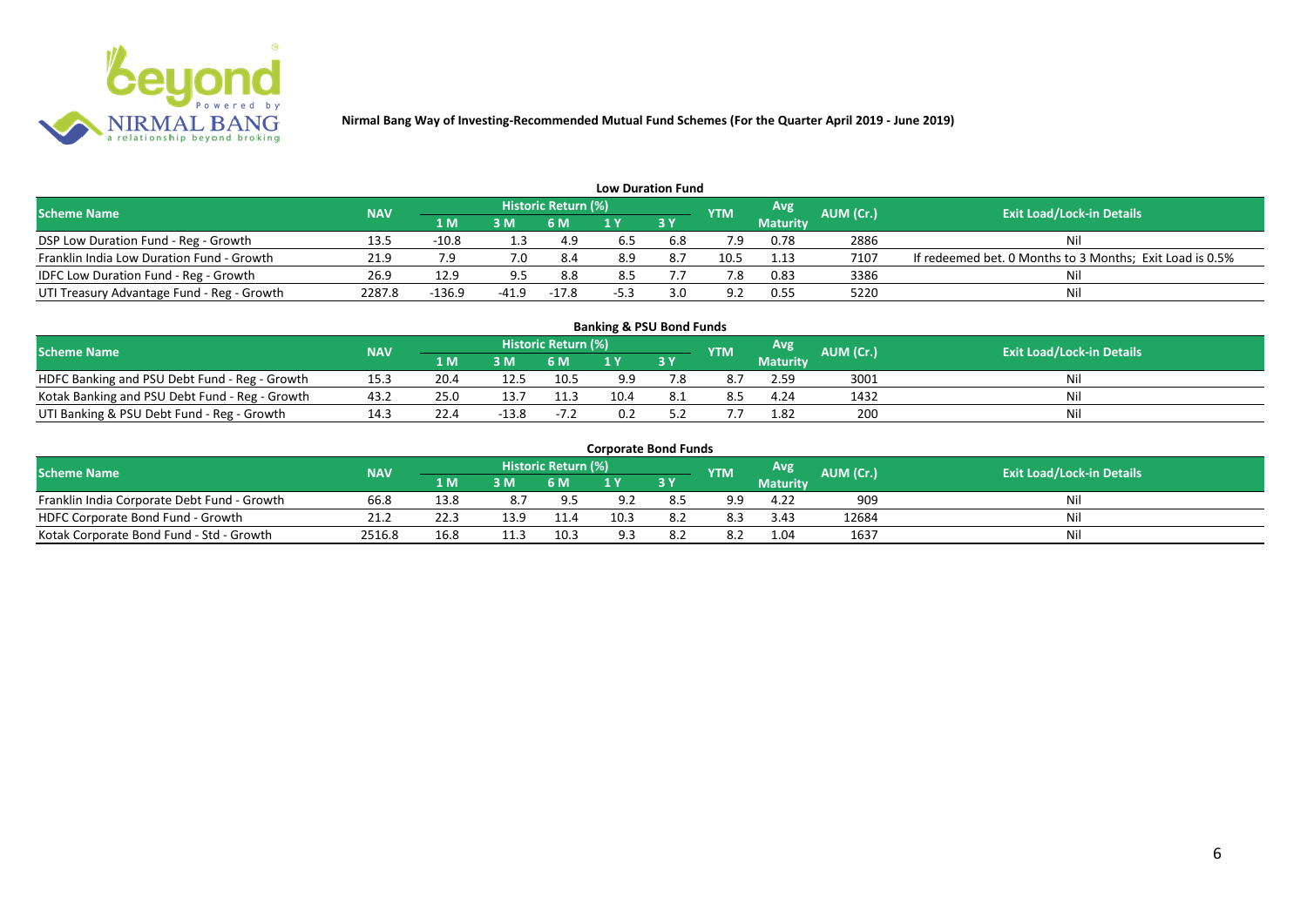

| Credit Risk Funds                         |            |      |        |                     |     |           |            |                               |           |                                                                       |  |  |  |
|-------------------------------------------|------------|------|--------|---------------------|-----|-----------|------------|-------------------------------|-----------|-----------------------------------------------------------------------|--|--|--|
| <b>Scheme Name</b>                        | <b>NAV</b> |      |        | Historic Return (%) |     |           | <b>YTM</b> | <b>Avg</b><br><b>Maturity</b> | AUM (Cr.) | <b>Exit Load/Lock-in Details</b>                                      |  |  |  |
|                                           |            | 1 M  | 3M     | 6 M                 |     | <b>3Y</b> |            |                               |           |                                                                       |  |  |  |
|                                           |            |      |        |                     |     |           |            |                               |           | If redeemed bet. 0 Month to 12 Month; Exit Load is 3%, If             |  |  |  |
| Franklin India Credit Risk Fund - Growth  | 19.7       | 16.5 | 7.3    | 8.7                 | 9.2 | 8.7       | 11.4       | 3.38                          |           | 7229 redeemed bet. 12 Month to 24 Month; Exit Load is 2%, If redeemed |  |  |  |
|                                           |            |      |        |                     |     |           |            |                               |           | bet. 24 Month to 36 Month; Exit Load is 1%                            |  |  |  |
| HDFC Credit Risk Debt Fund - Reg - Growth | 15.5       | 16.6 | 11.0   | 8.5                 | 8.2 | 7.5       | 9.9        | 2.53                          | 15966     | If redeemed bet. 0 Month to 12 Month; Exit Load is 1%, If             |  |  |  |
|                                           |            |      |        |                     |     |           |            |                               |           | redeemed bet. 12 Month to 18 Month; Exit Load is 0.5%                 |  |  |  |
| Reliance Credit Risk Fund - Growth        | 25.4       | 12.8 | $-2.4$ | 2.7                 | 5.1 | 6.6       | 11.5       | 1.98                          | 9292      | If redeemed bet. 0 Month to 12 Month; Exit Load is 1%                 |  |  |  |
|                                           |            |      |        |                     |     |           |            |                               |           | If redeemed bet. 0 Month to 12 Month; Exit Load is 3%, If             |  |  |  |
| SBI Credit Risk Fund - Growth             | 29.9       | 16.1 | 5.0    | 6.4                 | 7.4 | 7.3       | 12.0       | 2.61                          | 5407      | redeemed bet. 12 Month to 24 Month; Exit Load is 1.5%, If             |  |  |  |
|                                           |            |      |        |                     |     |           |            |                               |           | redeemed bet. 24 Month to 36 Month; Exit Load is 0.75%                |  |  |  |

| <b>Dynamic Bond Fund</b>                        |            |      |       |                            |     |       |            |                 |           |                                                         |  |  |  |
|-------------------------------------------------|------------|------|-------|----------------------------|-----|-------|------------|-----------------|-----------|---------------------------------------------------------|--|--|--|
| <b>Scheme Name</b>                              | <b>NAV</b> |      |       | <b>Historic Return (%)</b> |     |       | <b>YTM</b> | Avg             | AUM (Cr.) | <b>Exit Load/Lock-in Details</b>                        |  |  |  |
|                                                 |            | 1 M  | 3M    | 6 M                        |     | 3Y    |            | <b>Maturity</b> |           |                                                         |  |  |  |
| Axis Dynamic Bond Fund - Growth                 | 19.5       | 38.5 | 19.9  | 13.4                       |     |       | 8.6        | 6.80            | 135       | Nil                                                     |  |  |  |
| ICICI Prudential All Seasons Bond Fund - Growth | 23.6       | 24.4 | 15.3  | 11.0                       | 9.6 | 9.0   | 8.7        | 4.74            | 2647      | If redeemed bet. 0 Month to 1 Month; Exit Load is 0.25% |  |  |  |
| IDFC D B F - Reg - Growth (Re-Launched)         | 22.9       | 36.9 | 20.3  |                            |     | 8.3   | 8.3        | 8.16            | 1919      | Nil                                                     |  |  |  |
| Kotak Dynamic Bond Fund - Reg - Growth          | 24.9       | 32.6 | 17.4  | 13.7                       |     | 9.2   | 8.7        | 5.60            | 597       | Nil                                                     |  |  |  |
| CRISIL Corporate Bond Composite Index*          | $- -$      | --   | $- -$ |                            |     | $- -$ | $-$        | --              | --        | $- -$                                                   |  |  |  |

| <b>Gilt Funds</b>                               |            |      |      |                     |      |      |            |                 |           |                                                     |  |  |  |
|-------------------------------------------------|------------|------|------|---------------------|------|------|------------|-----------------|-----------|-----------------------------------------------------|--|--|--|
| <b>Scheme Name</b>                              | <b>NAV</b> |      |      | Historic Return (%) |      |      | <b>YTM</b> | Avg             | AUM (Cr.) | <b>Exit Load/Lock-in Details</b>                    |  |  |  |
|                                                 |            | 1 M  | 3M   | 6 M.                | 1 Y  | 73 Y |            | <b>Maturity</b> |           |                                                     |  |  |  |
| IDFC G Sec Fund - Invt Plan - Reg - Growth (Re- | 23.1       | 40.9 | 24.6 | 14.5                | 14.5 |      | 8.2        | 9.38            | 422       | Nil                                                 |  |  |  |
| launched)                                       |            |      |      |                     |      |      |            |                 |           |                                                     |  |  |  |
| Reliance Gilt Securities Fund - Growth          | 25.8       | 41.5 | 22.4 | 14.0                | 13.9 | 9.8  | 7.8        | 9.01            | 962       | If redeemed bet. 0 Day to 7 Day; Exit Load is 0.25% |  |  |  |
| UTI Gilt Fund - Growth                          | 42.3       | 36.7 |      | 13.8                |      | a 7  | 7.4        | 5.42            | 475       | Nil                                                 |  |  |  |